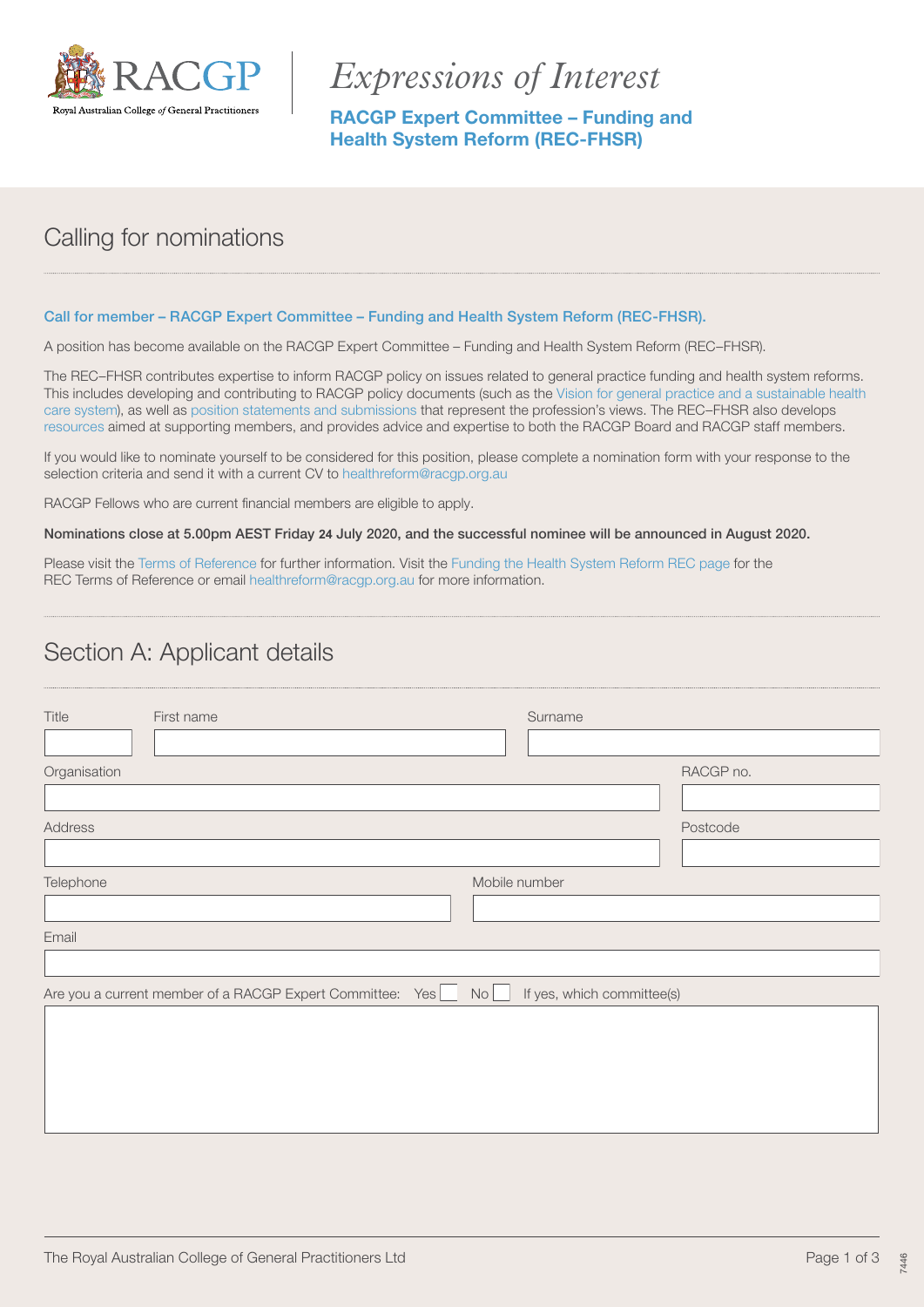**Section B** Please address all selection criteria below

1. Please describe your strong community and professional networks and linkages across general practice that enables you to monitor trends and be able to provide advice on matters relevant to REC-FHSR's areas of expertise.

2. Please describe how you ensure you are well informed regarding national and international developments in general practice within the REC-FHSR's area of responsibility, or be keen to become informed.

3. Please describe specific experience and expertise within different aspects of the REC-FHSR's area of responsibility. If you don't have any current expertise, please describe your alignment to relevant areas of special interest.

4. Please outline your experience in contributing expertise to the development of RACGP positions statements, submissions, guidelines, resources and other tools aimed at supporting the profession. If you don't have demonstrated expertise, please describe alignment to areas of special interest or contributions to similar work.